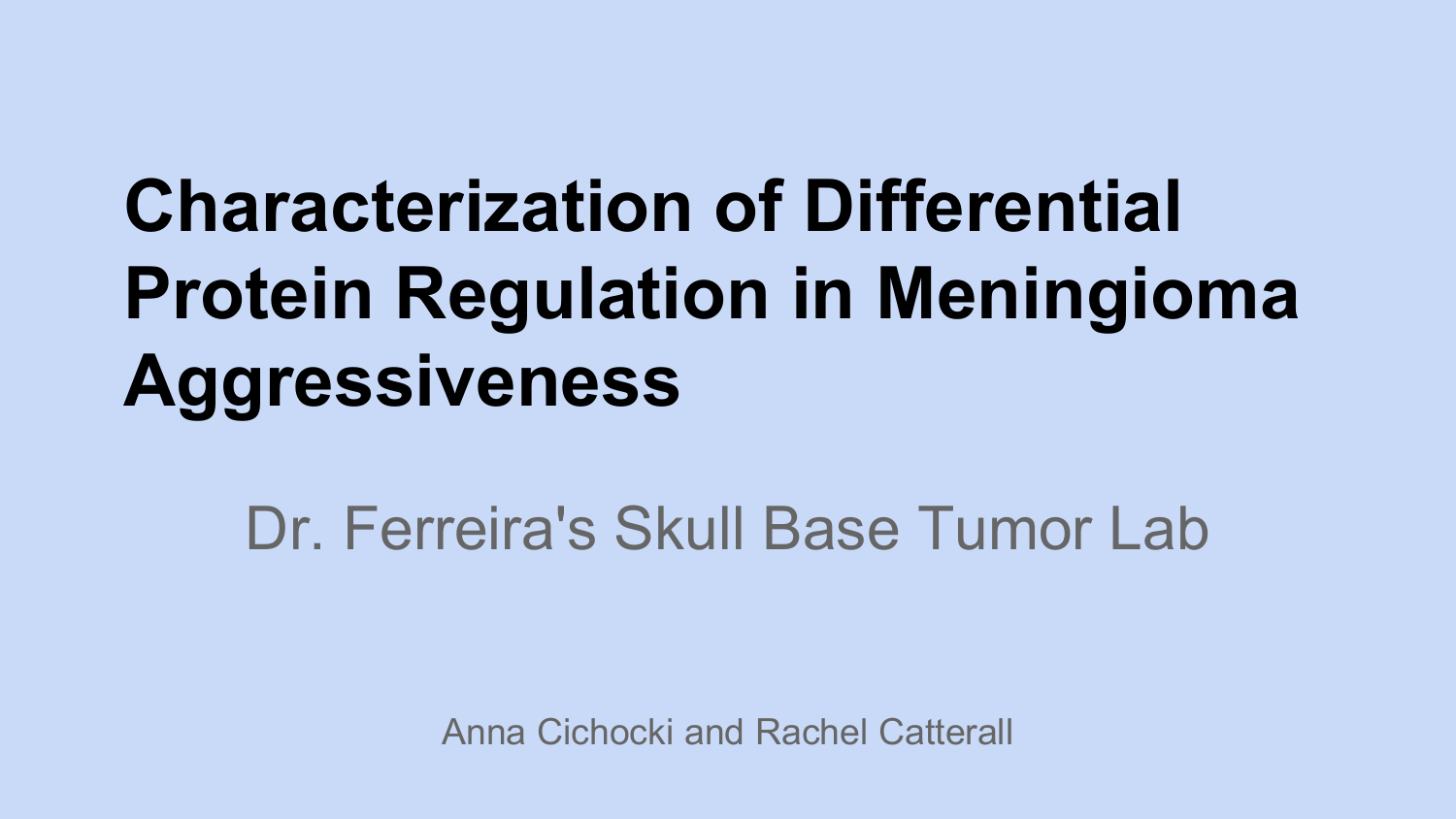## **Introduction to Meningiomas**

- WHO Grades: (according to histopathology)

Grade 1: Benign **I** Grade 2: Atypical Grade 3: Malignant



Grade 1.5: Histologically grade 1, can invade and recur (Ferreira et al)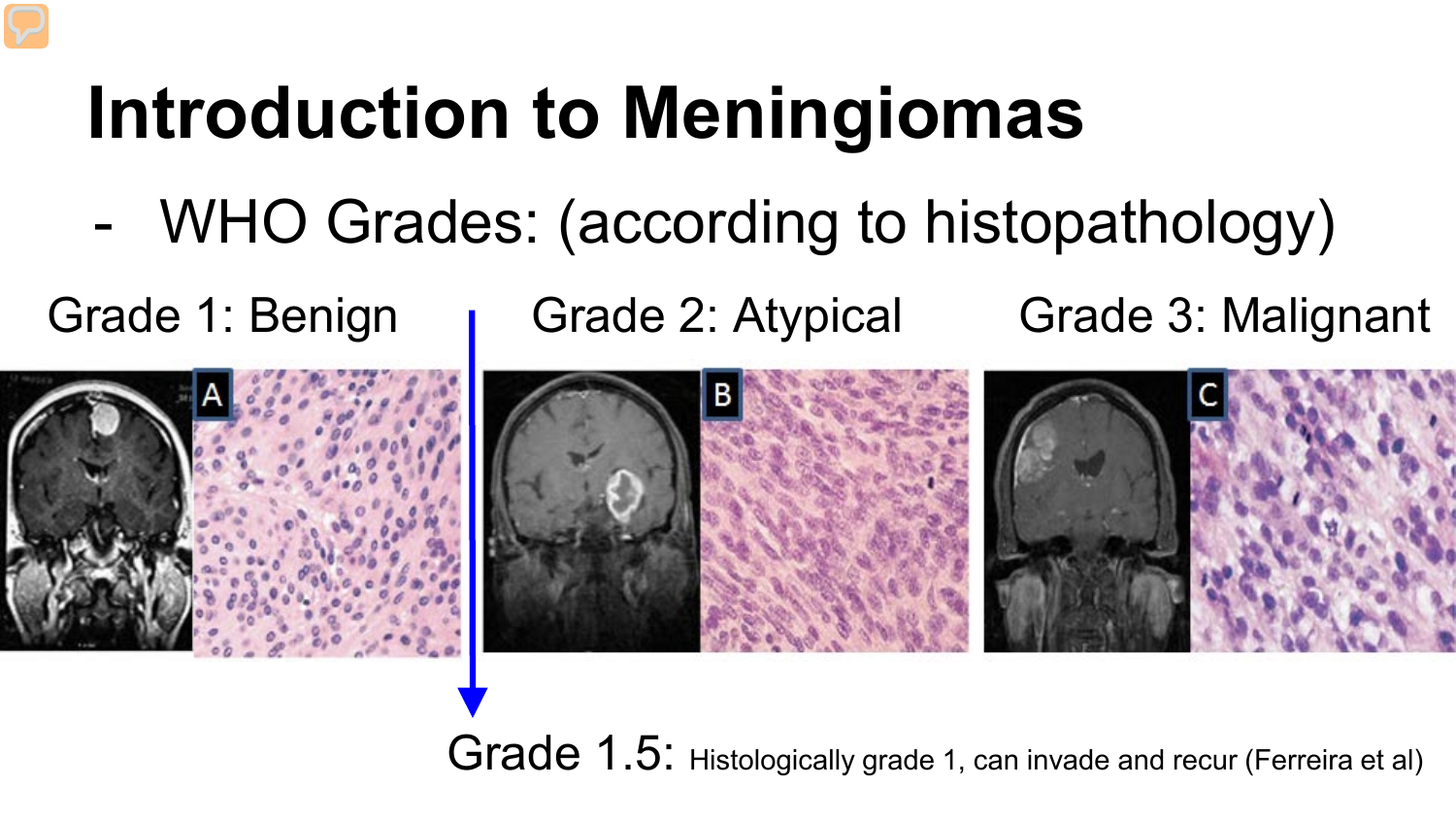## **Challenges of Meningiomas**

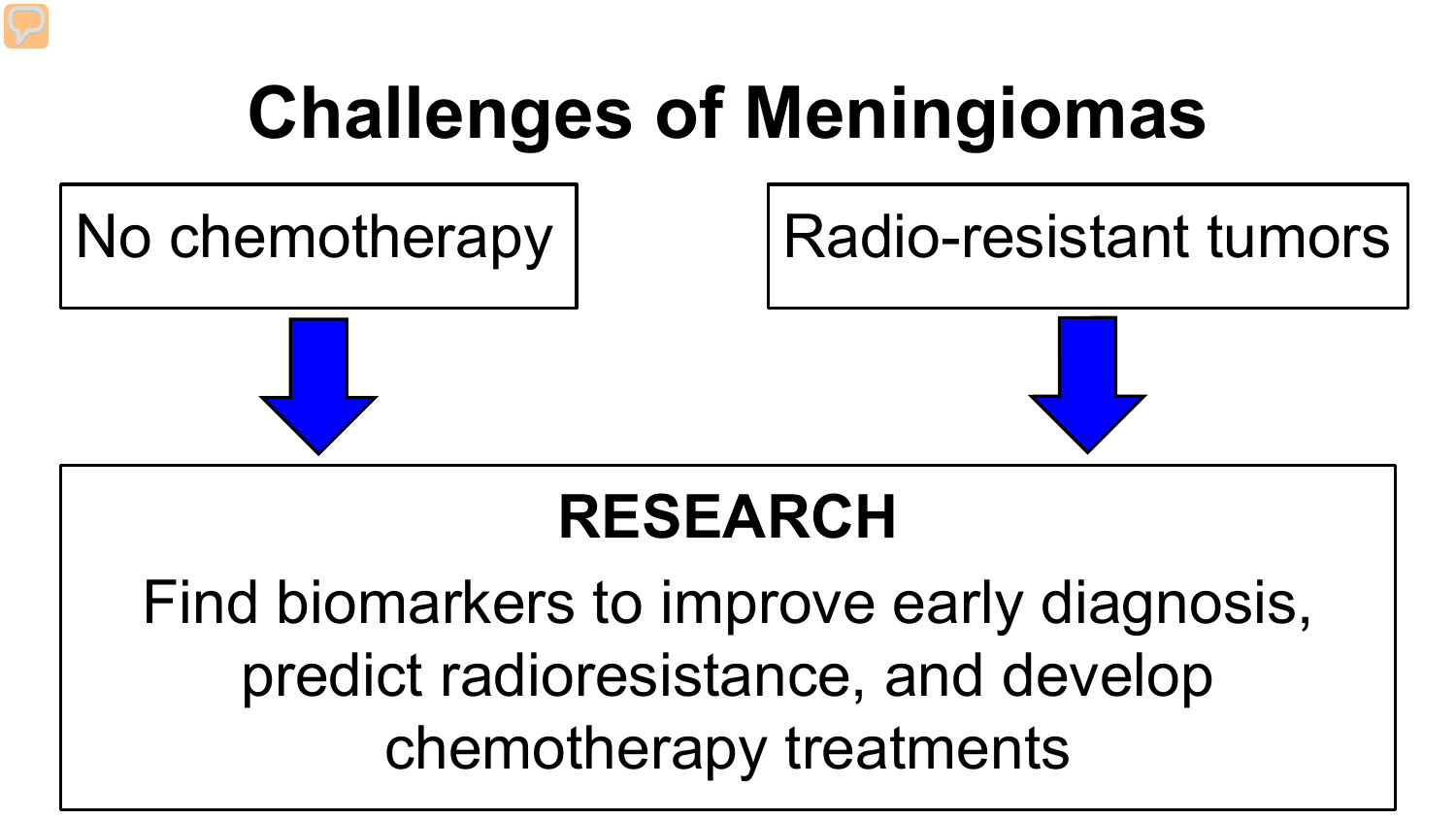### **Research**

In our lab:

- Patient Specimens - Human Meningioma Cell Cultures

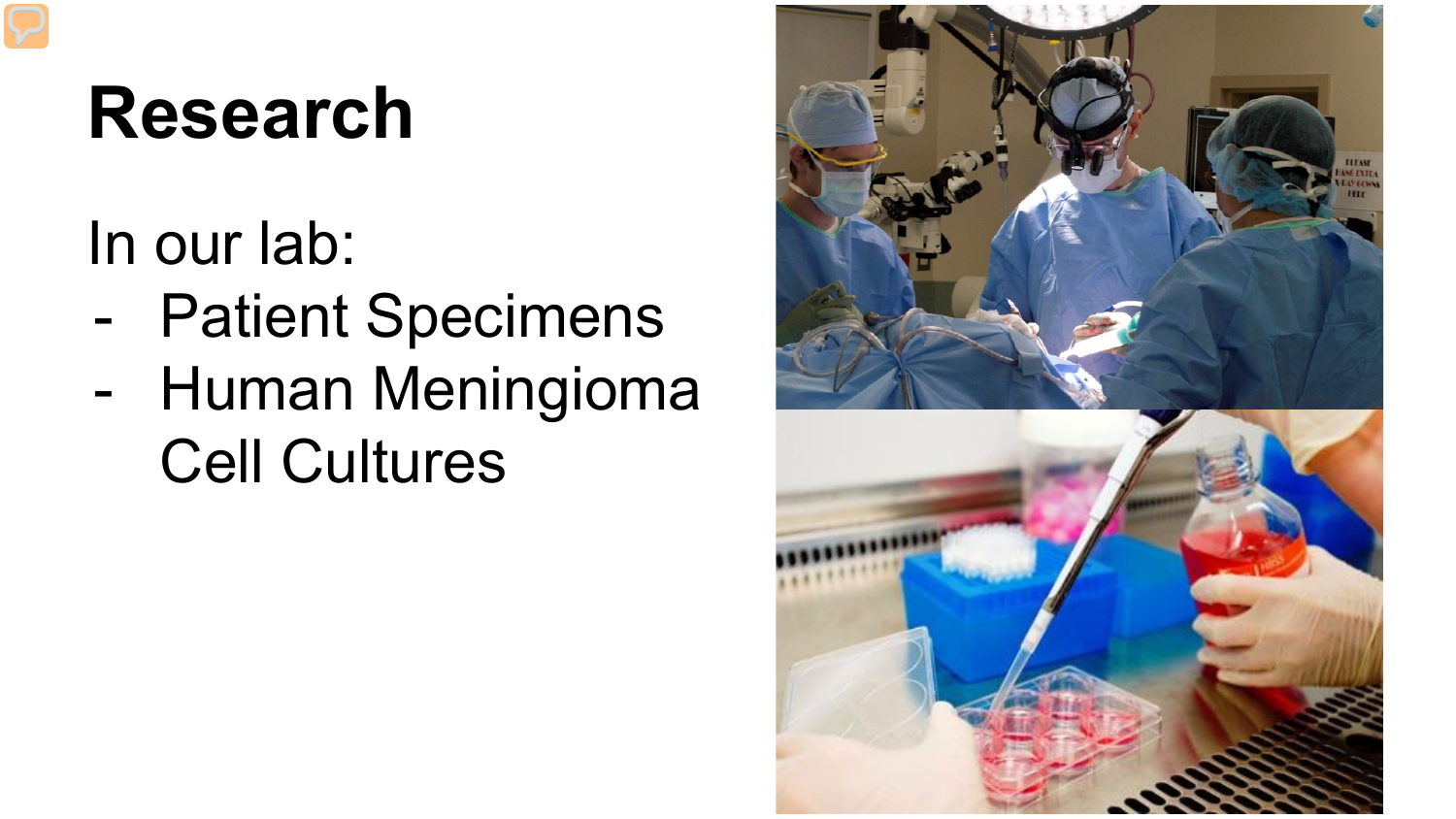## **Our Focus**

#### Characterize differential regulation of:

- AKAP12
- phospho-RB1 S780
- NF2 (Merlin)
- p<sub>53</sub>
- SMAD2/3

Conclusive findings!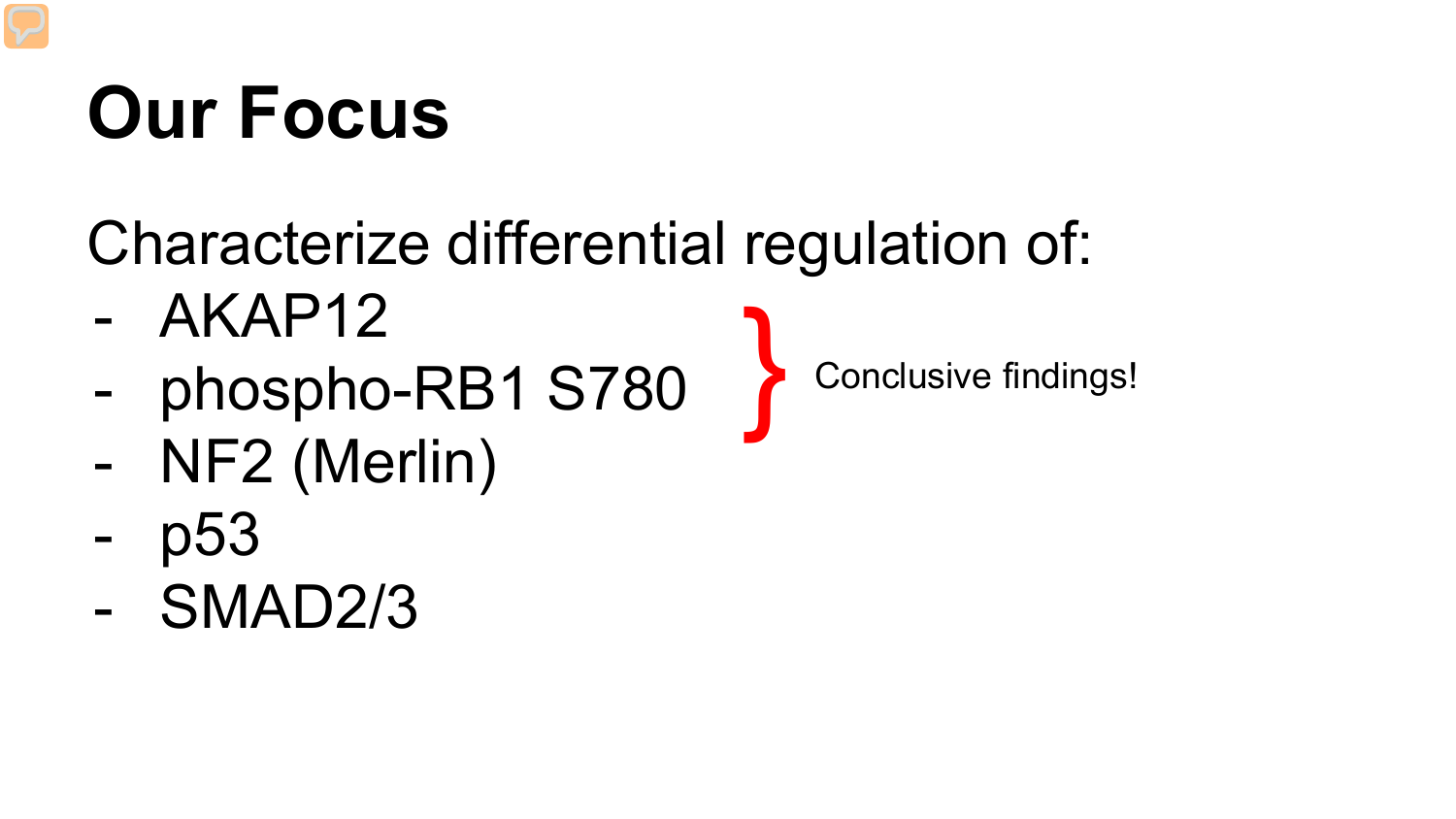## **Western Blot Protocol**

**Step 1** Perform electrophoresis



**Step 4** Incubate with primary antibody



**Step 2 Transference** 

> **Step 3 Block**



**Step 5** Incubate with secondary antibody

**Step 6** Revelation

Imaging

|                                             |         | ٠ |
|---------------------------------------------|---------|---|
| ÷                                           | y.<br>۰ |   |
|                                             |         |   |
|                                             |         |   |
|                                             |         |   |
|                                             |         |   |
| ٠<br><b>CONTRACTOR</b><br>$\sim$ 0.00 $\pm$ |         |   |



\*\*Then repeat to quantify with Beta-actin

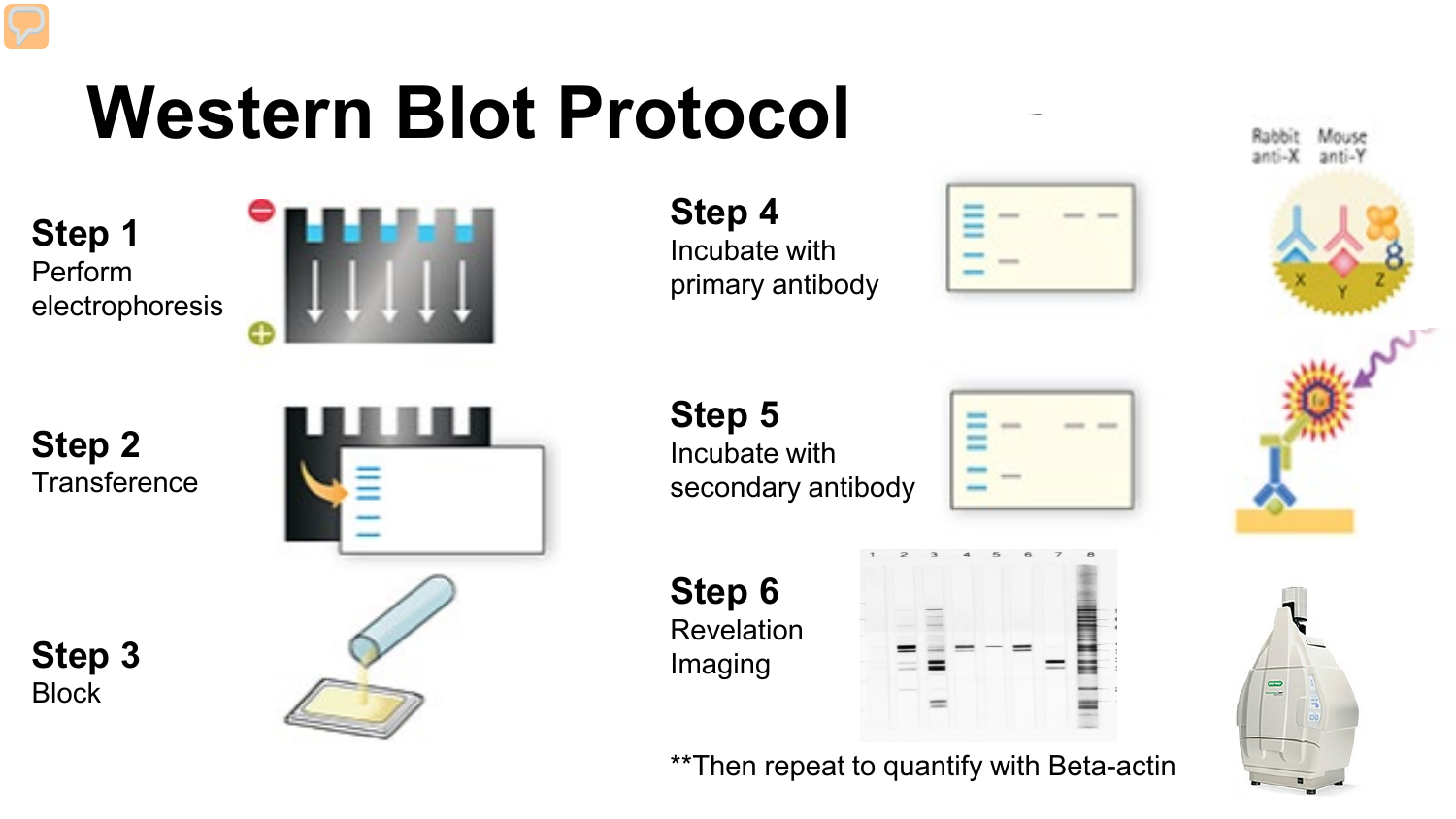## **Differential Expression Levels of AKAP12 Across Meningioma Grades**



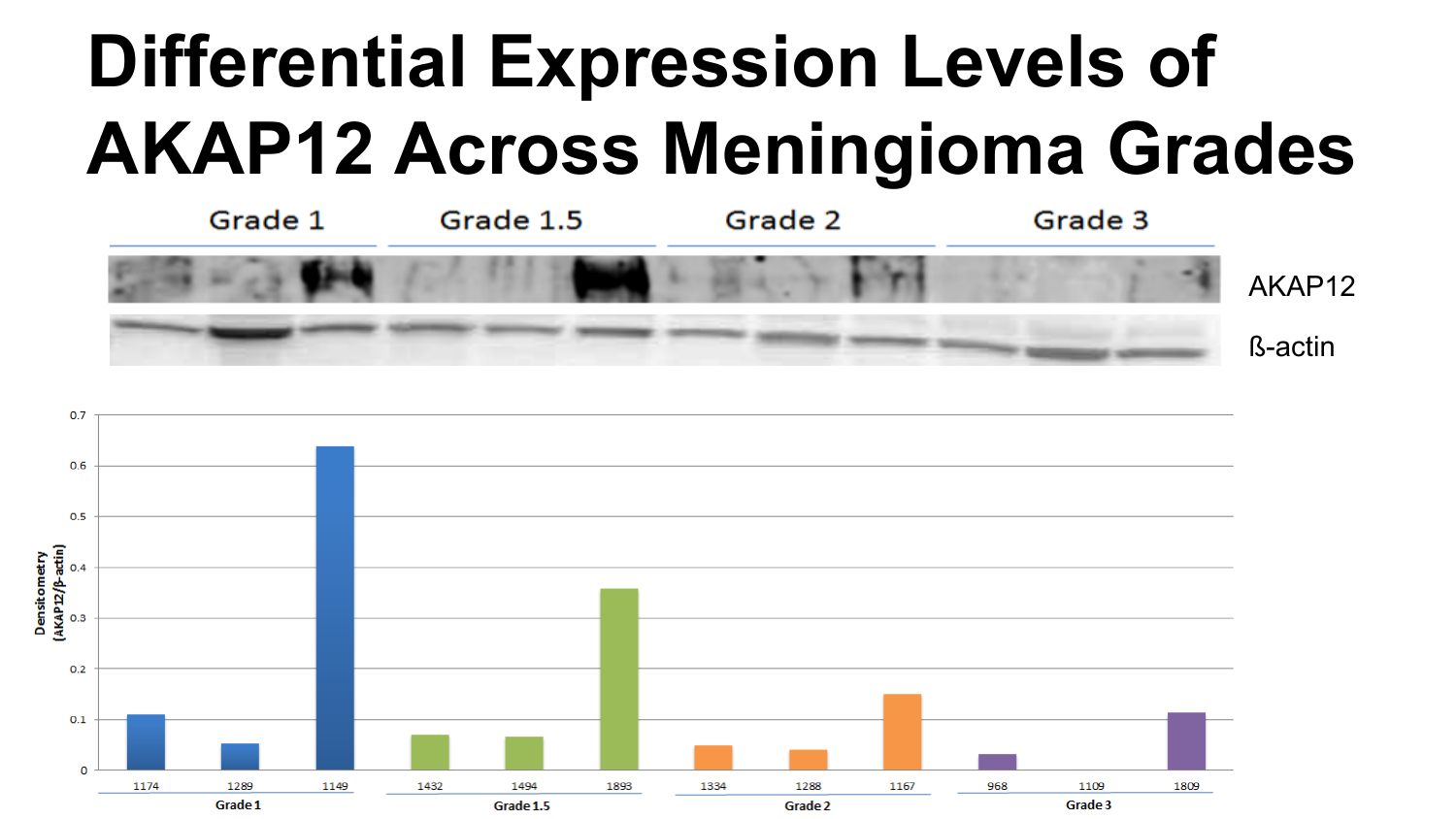## **Differential Phosphorylation Levels of RB1 Across Meningioma Grades**



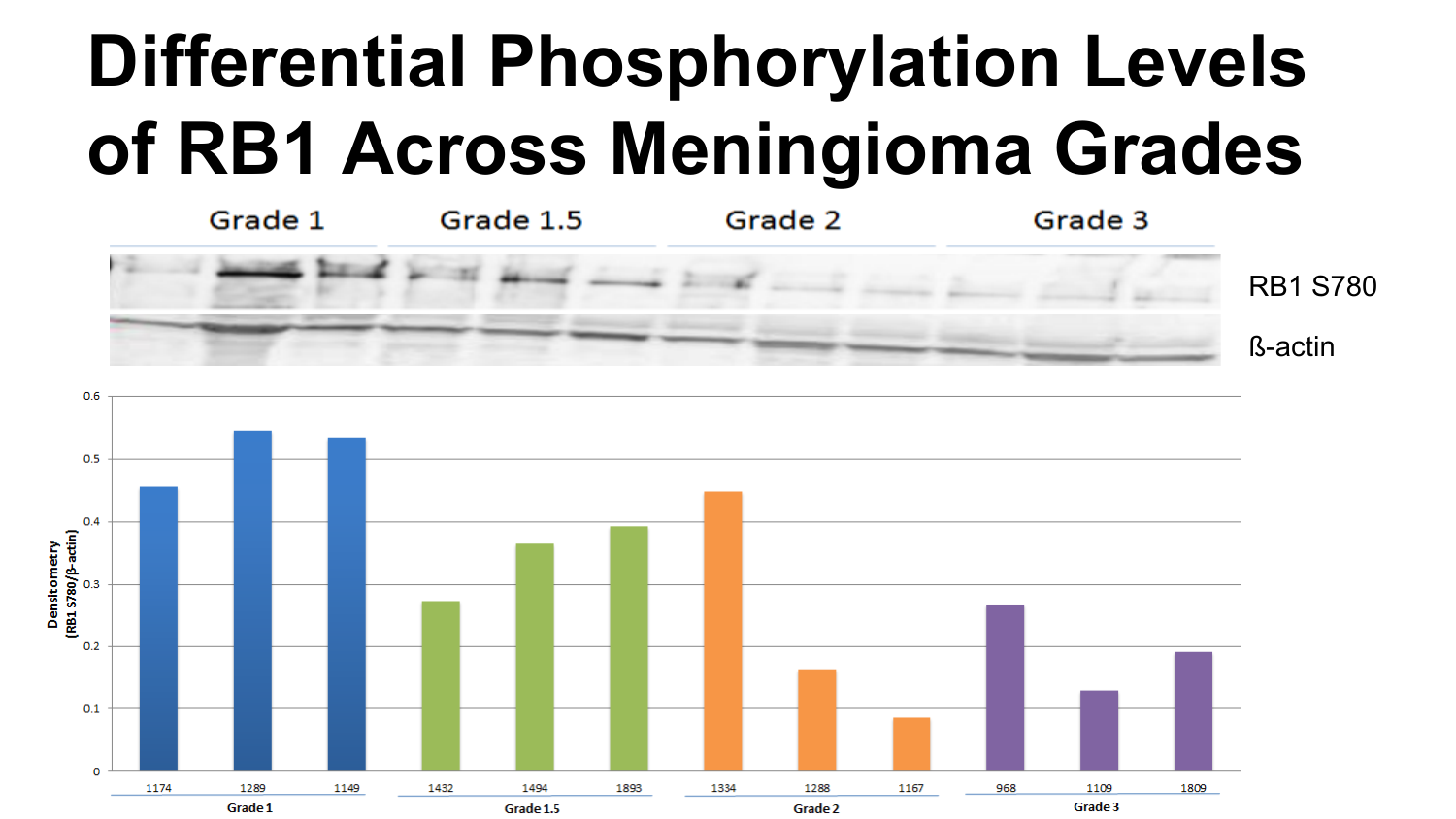# Conclusion



AKAP12 and RB1 are downregulated across the meningioma grades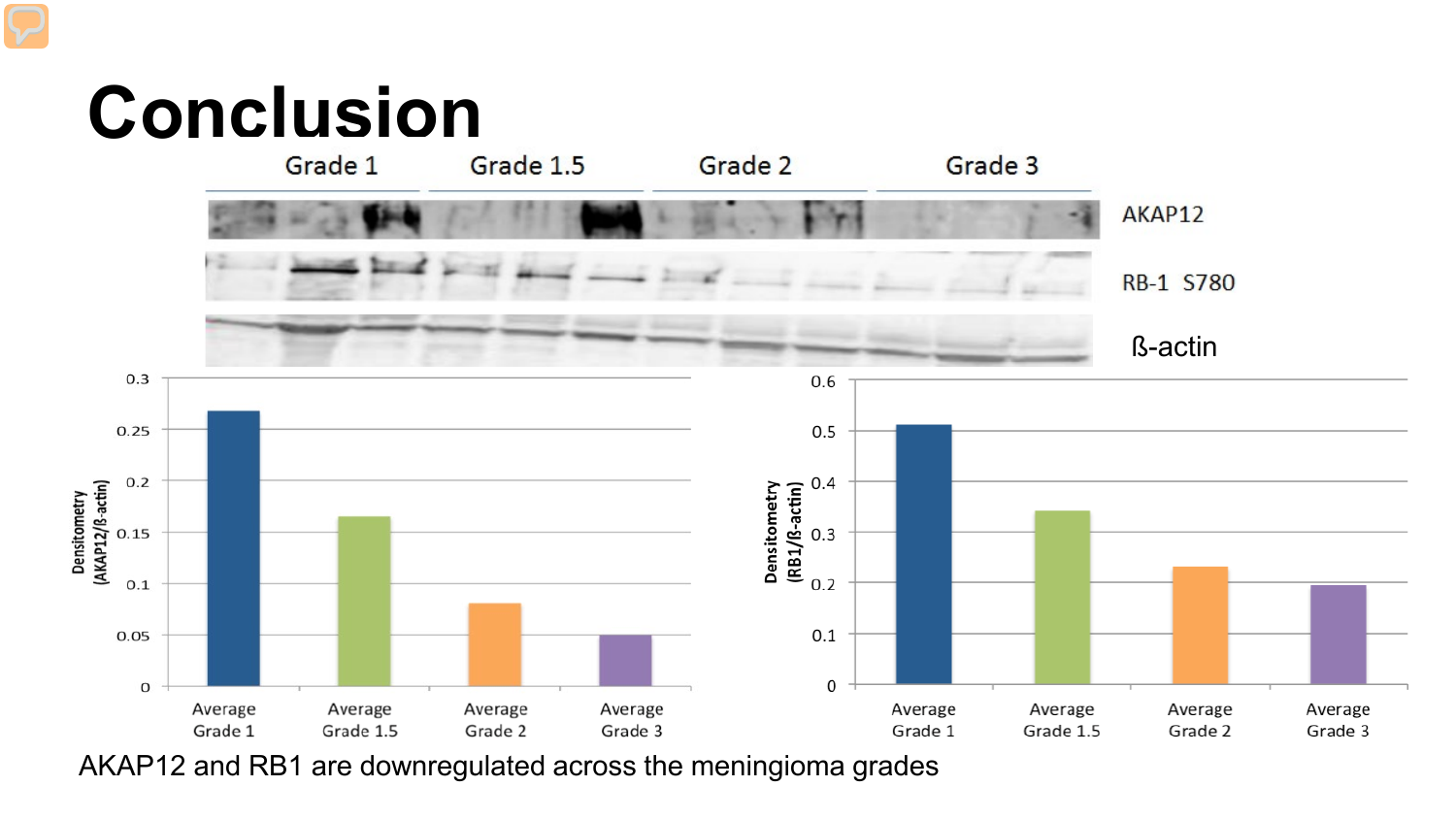## **Our Hypothesis**



- AKAP12 and RB1 downregulation may be linked to aggressiveness in meningiomas - AKAP12 and RB1 may participate in the same
- phosphorylation cascade - AKAP12 and RB1 are involved in the cell cycle